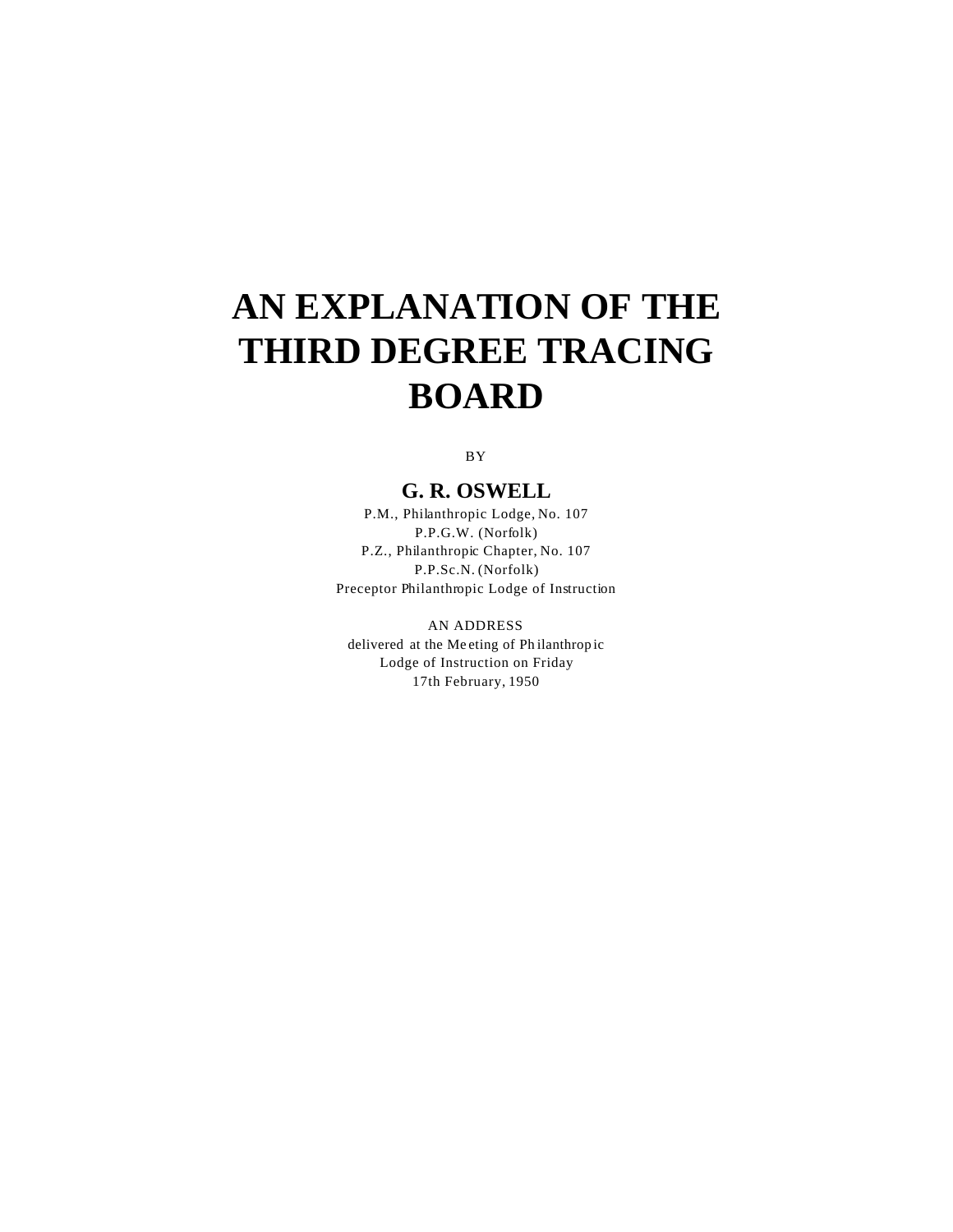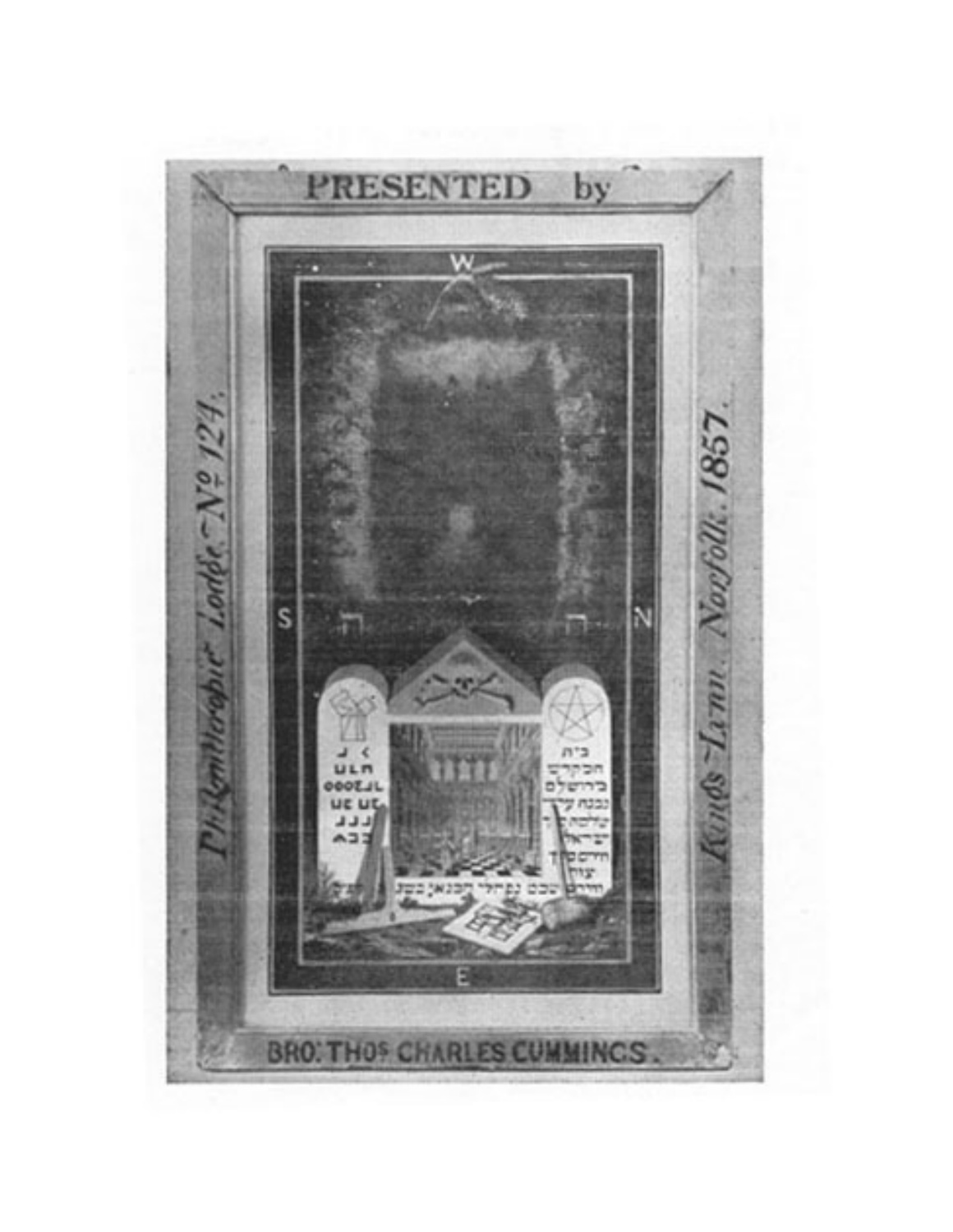## **AN EXPLANATION OF THE THIRD DEGREE TRACING BOARD**

Before I approach, very tentatively, an explanation of our Third Degree Tracing Board, a few words about Tracing Boards in general will serve as an introduction to the subject.

To begin with, to refer to these Boards as Tracing Boards undoubtedly is incorrect. The proper title is "The Lodge Board," and as such it is mentioned at least once in our Ritual as it is practised amongst us to-day. Those Brethren who have been present at the Consecration of a Lodge will remember, perhaps, that at a certain point the Consecrating Officer says: "Let the Lodge Board be uncovered," and what we know now as the First Degree Tracing Board is exposed to the view of the Lodge for the first time, and the rubric directions throughout that ceremony use the same term.

But as it has been the custom for so many years to use the term "Tracing Board" with reference to these painted, or otherwise coloured, diagrams I shall refer to them by that name, which is so familiar to all of us, during this Lecture.

Now, a true Tracing Board, as far as Masonry is concerned, is just what its name implies, i.e., a plain board such as is used by architects, draughtsmen, etc., and our Ritual refers to it as being for the "Master to lay lines and draw designs on, the better to enable Brethren to carry on the intended structure with regularity and propriety," (\*The Ritual: Explanation of the First Degree Tracing Board) and in the early days of the Craft such a board, supported by trestles, was always present in the Lodge when it was open and at work. For this reason we find it referred to in early rituals as the Trestle Board. I think I am right in saying that to-day such an one is present at every meeting of that famous Lodge of Instruction in London known as The Unions Emulation Lodge of Improvement for Master Masons. As Masonic symbolism began to develop it is found later on with various lines drawn upon it representing, one presumes, the ground plan of Solomon's temple and in this latter form it is depicted on our First and Third Degrees Tracing Boards and also on the present Grand Lodge Certificate. Our present day Boards have not evolved from this true sense of a Tracing Board, but from something quite different.

In the early days of the Craft, Lodges had not the dignity and decorum of to-day. We have progressed a very long way from that period when an enterprising tavern keeper exhibited a notice bearing the words: "Freemasons made here for half-a-crown," and when many a man was made a Mason for the price of a round of drinks. The Lodges met at their own particular taverns, from which a Lodge derived its name; for instance, there was a Lodge which met at this hotel from 1729 to 1735 (\*In 1735 it moved to the White Lion. Grass Market (now Norfolk Street), and later on, in 1785, to the Crown, Church Street. This was the first Lodge to be constituted in West Norfolk and the

it second in the County. Practically no records survive of its life and activities. It was erased in 1786.) and was known, therefore, as the Duke's Head Lodge. In those days the floors of the taverns were sanded. Before the meeting commenced the Tyler would draw in the sand rough sketches of various Masonic symbols, such as the sun, moon, blazing star, etc. In duetime the sanded floors passed away, but the era of carpets or mosaic tiled floors for Lodges had not yet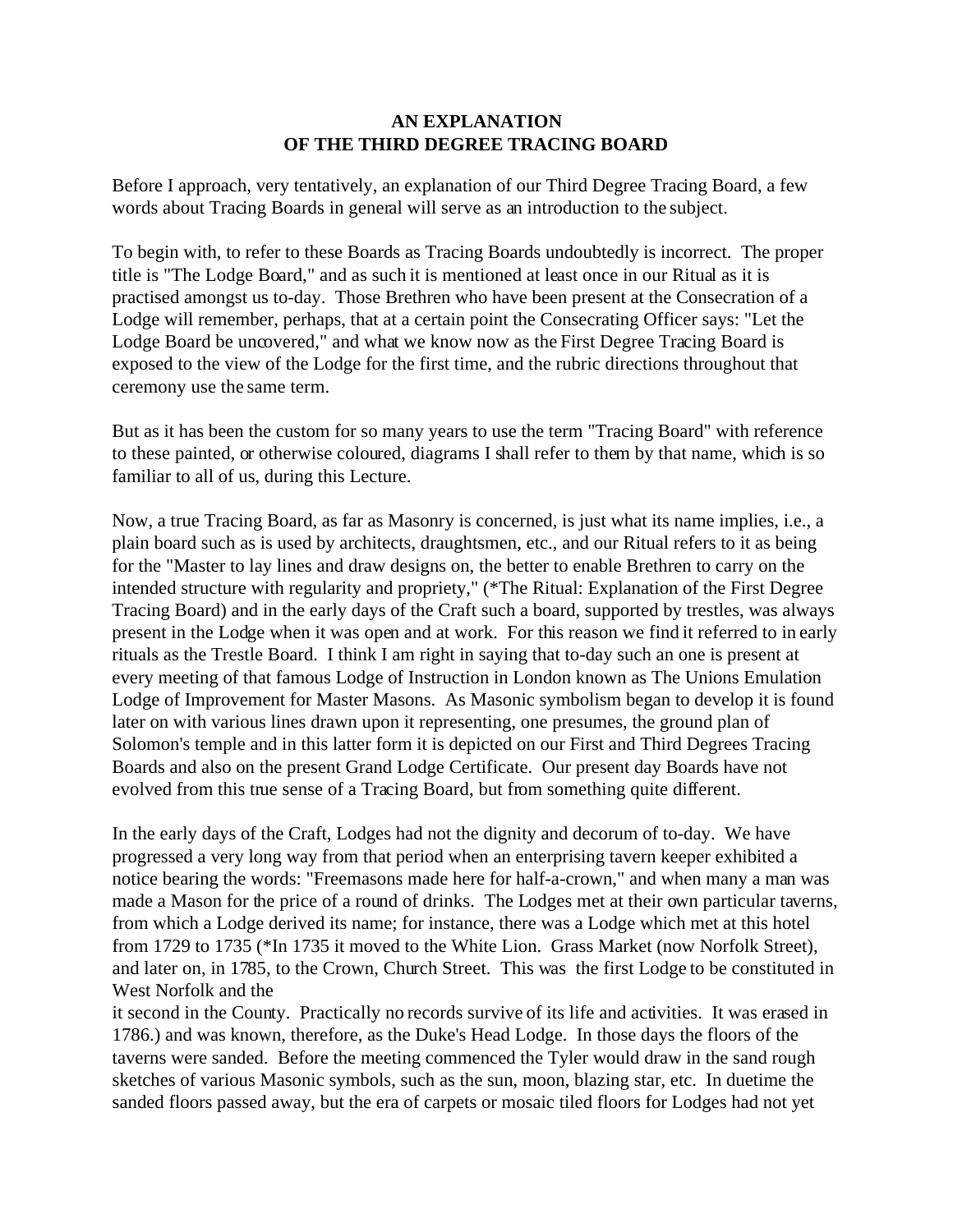arrived, and use was made of the bare boards of the Lodge Room, the Tyler drawing the symbols thereon with chalk or charcoal. This procedure was known as "drawing the Lodge," and the Tyler received a special remuneration for this particular service. The amount varied with different Lodges and in old accounts I have seen the fee range from half-a-crown to four shillings and sixpence. At the conclusion of the meeting the Initiate, or youngest apprentice, was handed a mop and pail of water and instructed to wash out the drawn emblems. The idea was not to enforce a menial task but to teach him that as he obliterated the designs on the floor, so was he to exclude from his conversation with those of the outside world everything hd had heard or witnessed in the Lodge. It was, therefore, a symbolical act inculcating in the mind of the new member the Masonic virtue of silence.

"Drawing the Lodge" continued for some time, when the idea was conceived of using a sheet of canvas, with the emblems painted thereon, which could easily be laid down and rolled up again and stored away at the conclusion of the Lodge meeting, and as the use of these floor cloths proved a much quicker and handier method than drawing with chalk or charcoal prior to each meeting, "drawing the Lodge" gradually became obsolete. From the canvas which could quickly be rolled and unrolled to our present day Tracing Boards was but a short step. Thus it will be seen that although the true Tracing Board, i.e., the Tracing Board mentioned in the Ritual, is the plain drawing board, the diagrams we call Tracing Boards to-day had their origin in the sanded floors of the XVIIIth Century taverns.

It is well to remember here that although Grand Lodge does not oppose the presence in our Lodges of the present day Tracing Boards, as they are anointed with certain elements at the consecration of Lodges, yet Grand Lodge has never defined the nature of them nor given any ruling that they must conform to a particular pattern (\*A.Q.C. XXIX). Consequently, in the early days of the present form of Tracing Boards we find a variety of designs, although the modem ones are all of a conventional style.

In the early and middle XIXth Century, Masonry produced three Brethren for whose artistic ability and knowledge of Craft symbolism, Masonry, as a whole, owes a deep debt of gratitude: Brothers Jacobs, Bowring and Harris. These three Brethren, all of London, were responsible for the present method of arranging and grouping the symbols on our Tracing Boards. It is necessary to point out that their respective designs were not identical and each one produced sets of Tracing Boards which differed in detail. The first two of these Brethren need not concern us here. For those who are interested their work has been dealt with fully elsewhere (\*A.Q.C. XXIX. Miscellanea Latomorum, III, 56.). It is Brother Harris who is of interest to the members of this Lodge, for this set of Tracing Boards is one of his designs, and as far as I know, it is the only set in the Province, and naturally, Philanthropic Lodge prizes them greatly. The fact that they are not original paintings but lithographed reproductions does not necessarily detract from their value in our estimation of their artistic and symbolic representations of the doctrines and principles outlined in the three degrees. We may also dismiss as being irrelevant, the somewhat biased opinion of a well-known Masonic student and critic that the Tracing Boards produced by Brother Harris contained nothing of artistic merit but were mere daubs.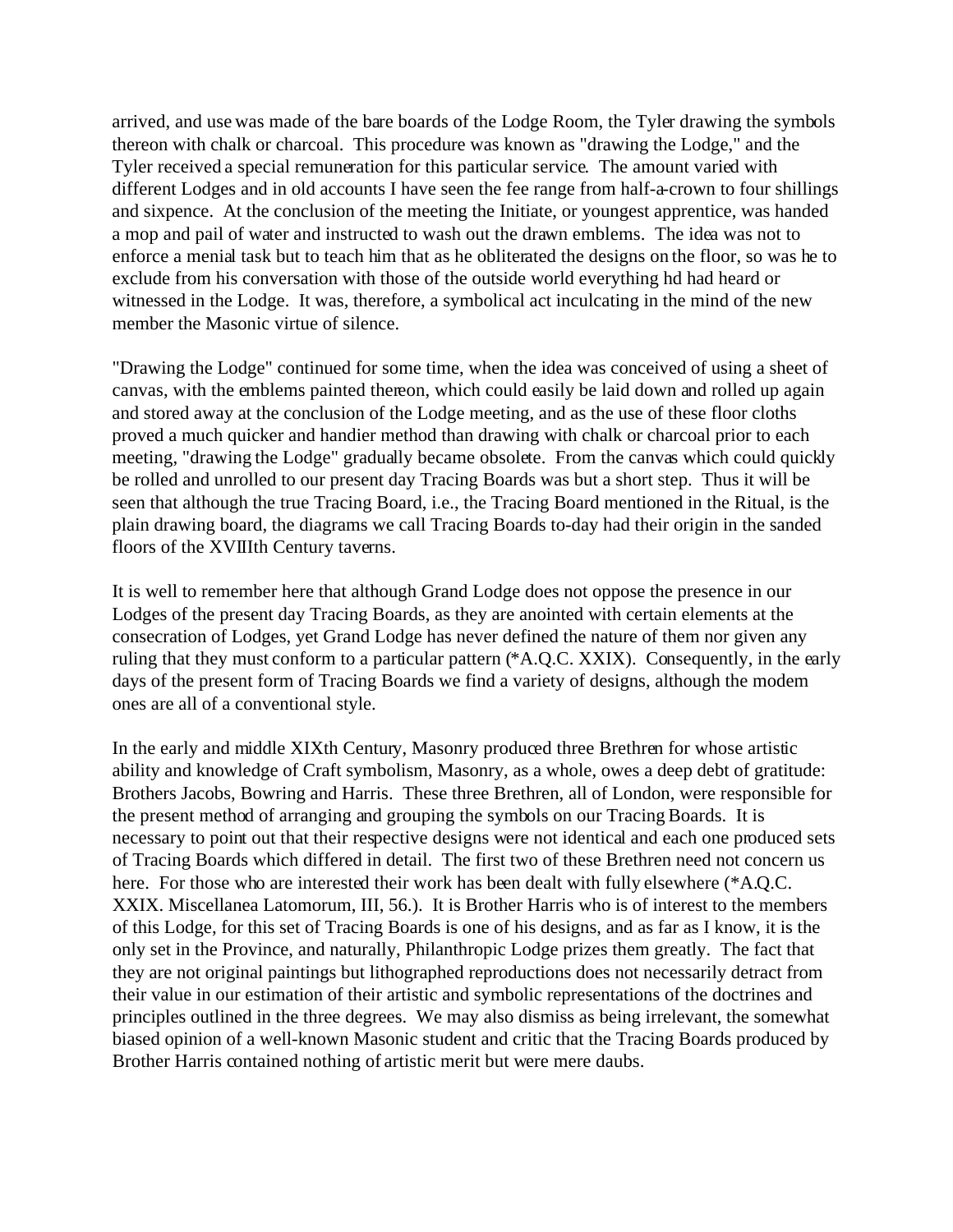It would appear that Brother Harris rose to fame as a designer of Tracing Boards when the Emulation Lodge of Improvement adopted a set of his designs in 1846, after which he received orders for Tracing Boards from several other Lodges. He was initiated in the Lodge of Good Intent, No. 479, in 1818. Unfortunately he became blind in 1857, and from then onwards until his death in 1873 he was a pensioner of the R.M.B.I. It is because our Tracing Boards are of his design, and that this Third Degree Tracing Board differs greatly from the conventional pattern of the present day, that I have chosen it as the subject for this evening s Lecture.

This set of Tracing Boards was presented to the Lodge by Brother Cummings in 1957. To-day very little is known or remembered of Brother Cummings. According to the Centenary History of Philanthropic Lodge, he was a tailor and draper at Fakenham, Norfolk, and was initiated in this Lodge in 1855 and became its Master in 1859, receiving the Provincial Honour of Superintendent of Works the following year. Although, apparently, nothing else is known now of Brother Cummings, yet this one act of his alone, of presenting the Lodge with this set of Tracing Boards deserves our everlasting gratitude and remembrance. The other set of smaller Tracing Boards was given to the Lodge in 1884 by Brother T. M. Wilkin (through Brother Glasier) who joined the Lodge in 1858 from the British Lodge, No. 8, and was our Master in 1860, 1861 and 1864, and was Provincial Senior Grand Warden in 1860. These smaller Tracing Boards, which are also Brother Harris' designs, follow, less or more, the customary pattern of today. It is quite possible, and highly probable, in the absence of any evidence to the contrary, that the only Tracing Board in the possession of Philanthropic Lodge prior to 1857 was the one, now highly prized by us, which belonged to Philip Broadfoot, that famous Mason of the first half of the XIXth century who rendered such great service not only to Masonry in general, but to this Lodge in particular, of which he became a joining Member in 1835. This Tracing Board deals with the subject matter of the First Degree only. We have nothing to show that Philip Broadfoot possessed Tracing Boards of the two superior degrees.

If, in its early days, there was present in the Lodge the true Tracing Board of our Ritual and which is still referred to as one of the Three Immovable jewels of the Lodge,(\*The Ritual: Explanation of the First Degree Tracing Board.) or if the Lodge made use of the painted canvas floor cloths which preceded the diagrammatic boards we erroneously call Tracing Boards to-day, they have long since passed away and disappeared from the memory of the Lodge. I have heard no traditions concerning them.

The fact that we possess the First Degree Tracing Board only of Philip Broadfoot may cause us to agree with the theory put forward by Brother Dring (\*\*\*A.Q.C. XXIX, 250.) that the body of Masons known as the Ancients had but one Tracing Board which sufficed for the three degrees. Brother Dring is also of the opinion that the other body of Masons, whom the Ancients referred to as the Moderns, had two Tracing Boards. When the division into the three boards of to-day came about, unfortunately, is not known.

We may also note here the consideration of another well-known authority on the subject, the late Brother E. A. T. Breed, that Tracing Boards were not in general use, especially in country Lodges, before 1825. (\*,A.Q.C. xxiii, 191.). Incidentally, it is rather more than probable that although there were two other Lodges in King's Lynn at that period, viz., Union and Good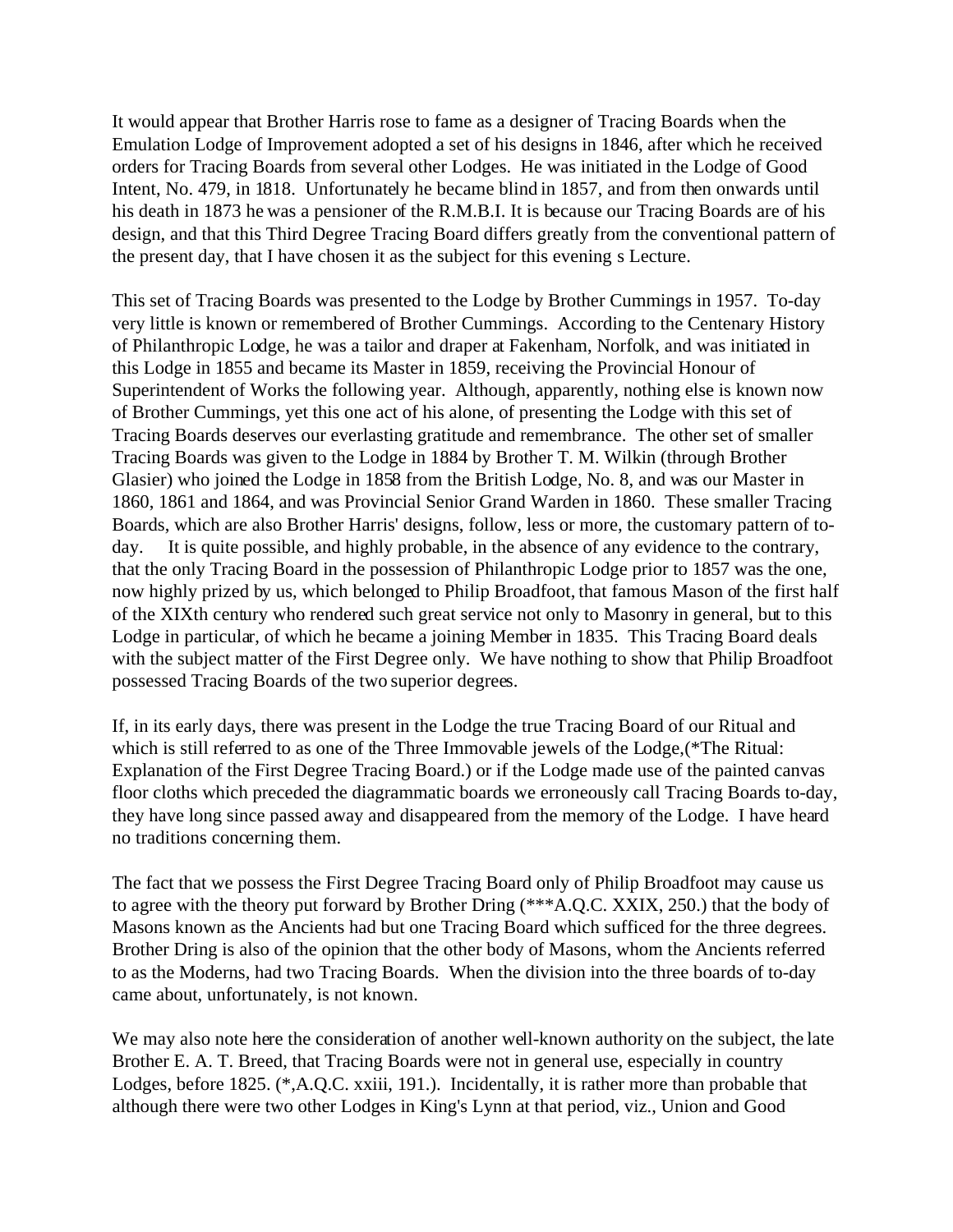Fellowship, Philip Broadfoot joined Philanthropic Lodge, because having been initiated in an Ancient's Lodge, the influence of his early Masonic career was still manifest, and whereas, up to the time of the famous Union of the Moderns and the Ancients in 1813, Philanthropic was an Ancients' Lodge, the other two were under the jurisdiction of the Grand Lodge of the Modems. Union Lodge was erased in 18.36 and Good Fellowship in 1851.

Having then, very concisely, but far from completely, traced the origin and evolution of our Tracing Boards, we may now pass to the interpretation of the symbols portrayed on our Third Degree Board by Brother Harris. We do not know and it is most unlikely that we will ever know whether Brother Harris produced his designs to order or whether they prove his merit as a Masonic scholar and symbolist.

That dramatic representation known to us as the Third Degree deals, in allegory and symbolism, with the subject of death and the Life Eternal which lies beyond the grave. That Life Eternal and all it implies, is of greater import than death **ir**, this degree is shown in the closing sentence of the prayer with which the ceremony opens, wherein the hope is expressed that the Candidate " may rise from the tomb of transgression to shine as the stars for ever and ever." Brother Cartwright has pointed out (\*\*E. H. Cartwright: A Commentary on the Freemasonic Ritual, 183.) this sentence has often been objected to by various critics as containing a nonsensical simile, but such ,critics have not known the V.S.L. as well, perhaps, as they might. The phrase "to shine as the stars for ever and ever" is derived from the Book of Daniel, XII, 3, and a marginal note refers to I Corinthians, XV, 41 and 42, where speaks as only that great Initiate, St. Paul, could speak, of the glory of that life which is to come. In one sense of our Ritual death is the veil the eye of human reason cannot penetrate, unless assisted by that Light which is from above, which Light is, of course, the V.S.L., but to him who is a Master Mason in the true meaning of the term, "the veil is partly drawn aside, disclosing a glimpse of Life Hereafter and Eternal." (\*Revd. Canon W. W. Covey-Crump: " The Symbolic Significance of the Middle Chamber) It is not given to man to comprehend wholly the mystery of life after death and that partial glimpse obtainable by him who has thoroughly assimilated the teachings of the three Degrees is not shown on this particular board but is symbolised on our modem Tracing Board by the small representation of a figure slightly drawing aside the veil which separated the Holy of Holies from the rest of the Temple. We may read in another place when at a certain hour that veil was rent in twain from the top to the bottom. (St. Mark, XV.)

It is only by the study of the revelation contained in the V.S.L. that the natural horror of death is partly explored, enabling darkness to become visible, permitting the truly prepared candidate a vision of the glory of that future life which is here portrayed by the fully illuminated Sanctum Sanctorum. It is, in the words of one of our past Honorary Members, the late Revd. Canon W. W, Covey-Crump, "A vision across the open grave." (British Masonic Miscellany, X, 6a.). The Sanctum Sanctorum must not be confused with the Middle Chamber mentioned in the Second Degree, which is a symbol of ideas quite distinct from that which is implied by the Holy of Holies. The Middle Chamber is a representation of certain conceptions of our present life. The other denotes the condition beyond the worldly life.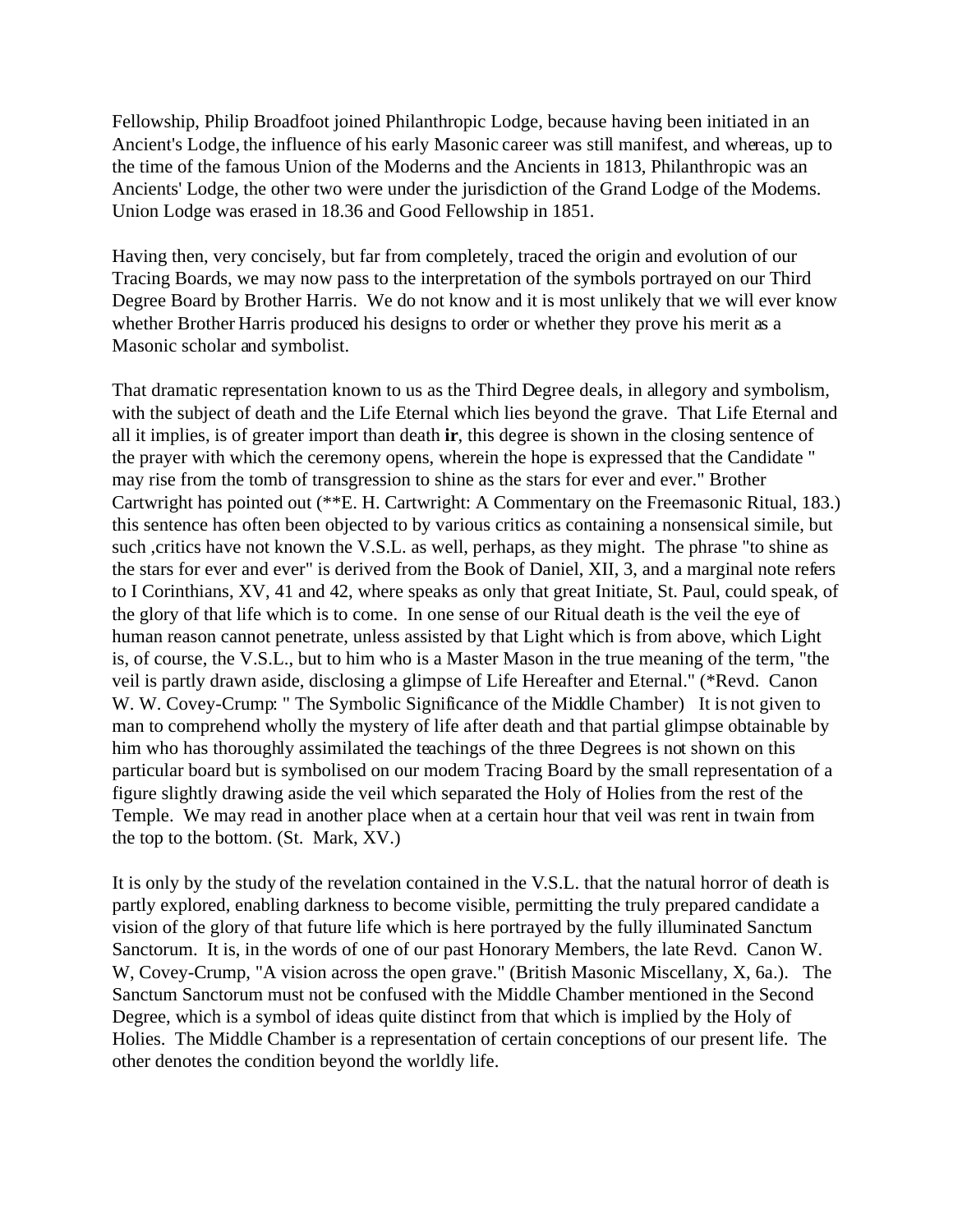At the head or west end of the Tracing Board is a sprig of acacia, another symbol of resurrection and life eternal. It is placed at the head and not elsewhere because the seat of all intelligence or consciousness lies in the brain, and the brain is situated in the cranium or skull. It is for this reason that this particular "emblem of mortality" is given prominence in the Third Degree. It may, perhaps, help us to understand better what is implied by making use of the skull as a symbol, very prominent not only in this Degree, but on our Tracing Board, to recall that the life, teaching, and Passion of a great Initiate reached its culminating point at Golgotha which, we are told, means the place of a skull. (\*St. John, XIX.). The sublime Degree follows very closely, in alternate symbolism, the life and doctrines of that outstanding figurehead of Christianity. Such an interpretation of the Third Degree has been dealt with at length by a well known Masonic student and writer in a most interesting work, published some years ago, which made a deep impression on the Craft as a whole, and has already run into several editions. (\*\*W. L, Wilmshurst: The Meaning of Masonry). But the acacia is also a symbol of innocence, and in this respect we may well remember those five Craftsmen who marked a certain piece of ground with a sprig of acacia ere they hastened back to Jerusalem.

The fact they were Craftsmen, i.e., Initiates who fully understood the mystery of Regeneration and the conditions of the life entailed thereby, and that they placed the sprig of acacia in an exact position to mark their discovery, is an important point of symbolism of the great allegory which constitutes this Degree which is frequently overlooked, and merits more than a cursory consideration by those who would endeavour to make a real daily advance in Masonic knowledge.

The above is but a brief and incomplete sketch of all that is inferred by the central feature of our Third Degree Tracing Board. That it forms part of a subject very difficult of comprehension is not to be denied. In words which ought to be familiar to all of us, yet which comparatively few have heard or are even aware of, for we are too busy making Masons to spare time for speculating on our Royal Art in Lodge: "To a perfect knowledge of this Degree few will attain, but it is an infallible truth that he who gains by merit those marks of pre-eminence and distinction which the Degree affords, receives a reward which amply compensates for all his attention and assiduity." (\*Third Lecture: Introductory Address.) It is quite possible that those words Were written by Philip Broadfoot himself, as a letter of his suggests(\*\*see Appendix). It is a letter written when he was residing in King's Lynn and was a member of Philanthropic Lodge. I possess a copy of it and the original is still in existence, being in the possession of the descendants of the late Brother Henry Muggeridge, who was one of the

Around the foot of what constitutes the main feature of our Tracing Board are grouped three identical Hebrew letters in the form of an inverted triangle. This letter, the He, the fifth letter of the Hebrew alphabet, appears on other Tracing Boards as the figure 5. What these three 5s symbolise is a matter of controversy. W. Bro. Covey-Crump was of the opinion that taken individually they stand for the signs of the Degree, the five P . . . . ts of F........... p and one of the secrets now associated with the Royal Arch.(\*\*British Masonic Miscellany, X, 74).

Prcceptors of the famous Stability Lodge of Instruction, founded in 1817.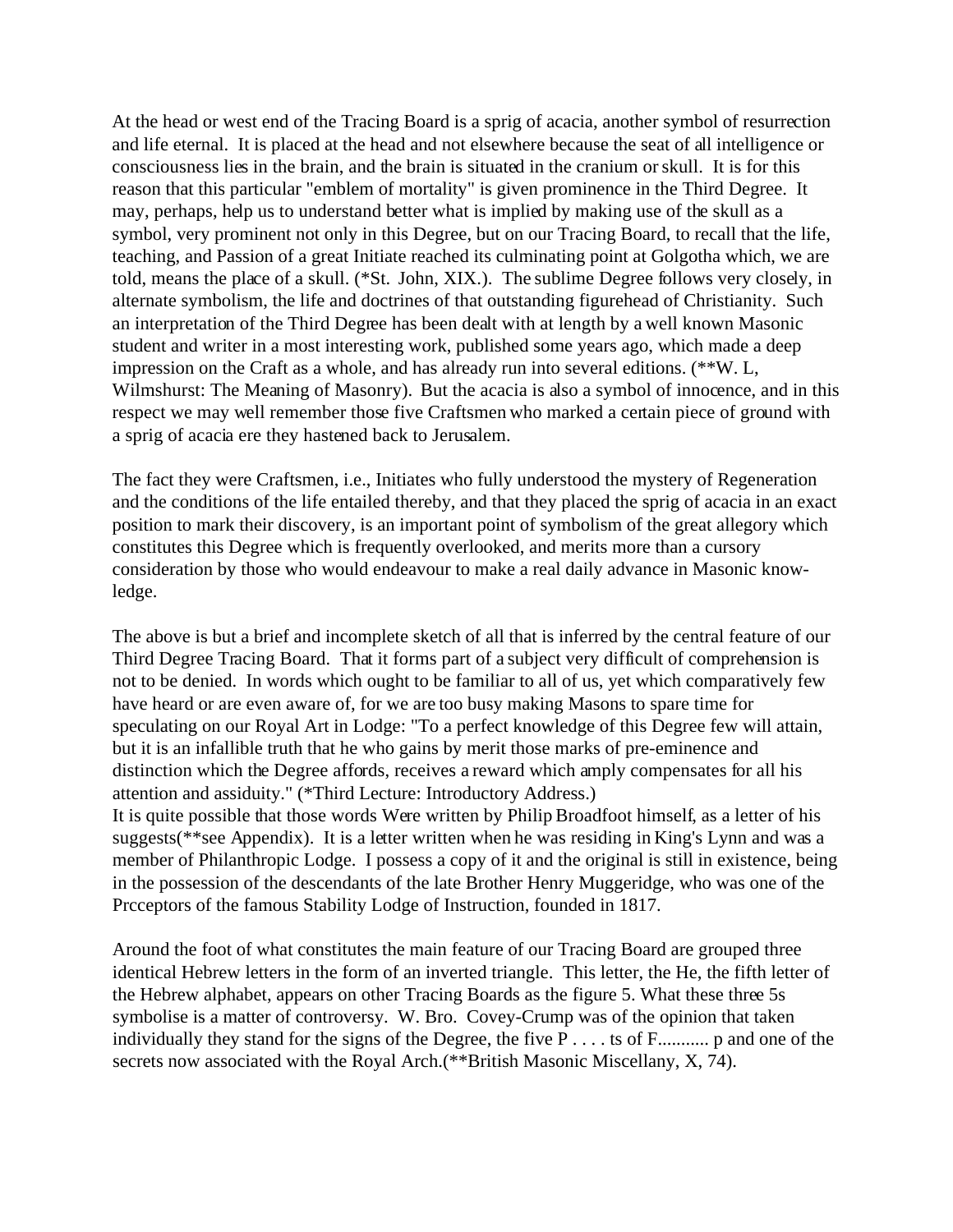A most ingenious theory put forward by a Brother some time ago is that on an old Tracing Board there were three symbols somewhat like the letter V, from which he deduced they referred to the position of the feet when making a certain mode of progression peculiar to this Degree at an important part of the Ceremony. Later artists mistaking these symbols for the Roman numeral V, changed them to the more familiar figure 5, and the designers of modern Tracing Boards continue to perpetuate this error. The general opinion, however, among students to-day, is they allude to the three classes or Lodges of Fellow Crafts who were ordered to carry out a particular quest, of which only one class proved successful.

On the left, or south side, of the Tracing Board appears, what is to-day, the familiar badge of a P.M. It should be rioted that it is the badge, but not the symbol of a P.M., for this is an instance where there is great difference between a badge and what it symbolises. By whose authority it became the badge of a P.M. is one of those Masonic questions to which no answer may ever be forthcoming. The symbol itself appears in various early Masonic publications, but nowhere is it described as the badge or emblem of a P.M. In the first edition of the Book of Constitutions, published in 1721, it figures on the frontispiece as "That amazing Proposition which is the foundation of all Masonry." At a meeting of Grand Lodge in 1814 it was decided that a square and quadrant should be the emblem of a P.M., but in the year 1815 the Book of Constitutions describes the jewel of a Past Master as a "Square, and pendant within it the diagram of the Euclidian Proposition," and such, less or more, is the description in the Book of Constitutions today. There is no record in the Minutes of Grand Lodge who authorised the alteration, and, curiously enough, the alteration as never been questioned and the Craft, under the jurisdiction of the United Grand Lodge of England, has tacitly accepted this symbol as the emblem of a P.M. ever since.(\*Revd. Canon W. W. Covey-Crump: The Pytbagorean Proposition). But the question still arises: What does it symbolise in speculative Freemasonry ? And again there is a divergence of opinion. We may, of course, put on one side its operative use. That is as wellknown outside the Craft as within it. If I may refer once again to the late Bro. Revd. Canon Covey-Crump, who undoubtedly ranked among the great Masonic scholars and whose opinions on Masonic interpretations are worthy of every consideration, he says that it is evidently the symbol of another symbol and that other symbol is those "certain Hebrew characters" to which the attention of our ancient Brethren was drawn when they went to receive their wages in the Middle Chamber of the Temple. Those Hebrew characters, as we may see if we look carefully on the Second Degree Tracing Board where they appear just above the door of the Middle Chamber were the Yod, He, Van, He of the Hebrew alphabet, and constitute the name of God in Hebrew, about which so much has been written. It is said that this was the word spoken by the High Priest once a year when he entered the Holy of Holies to make Propitiation for the sins of the people. The letters are all consonants and the true vowel paintings which would make the name pronounceable have been lost. There is a tradition which states that the true pronunciation was known to the High Priest only and it was handed down orally from High Priest to High Priest until it finally became lost. When we consider what in Freemasonry that name can convey to us when analysed, especially by certain methods employed by Cabbalists, it would seem that the 47th Problem of Euclid symbolises all that is meant by a full knowledge of the mysteries of the Craft and that is the key by which to obtain the genuine secrets of a Master Mason. It can only be in this sense, that by some Unknown authority, it has become the badge or emblem of a P.M., who, theoretically, has thoroughly mastered all that Freemasonry has to teach and applies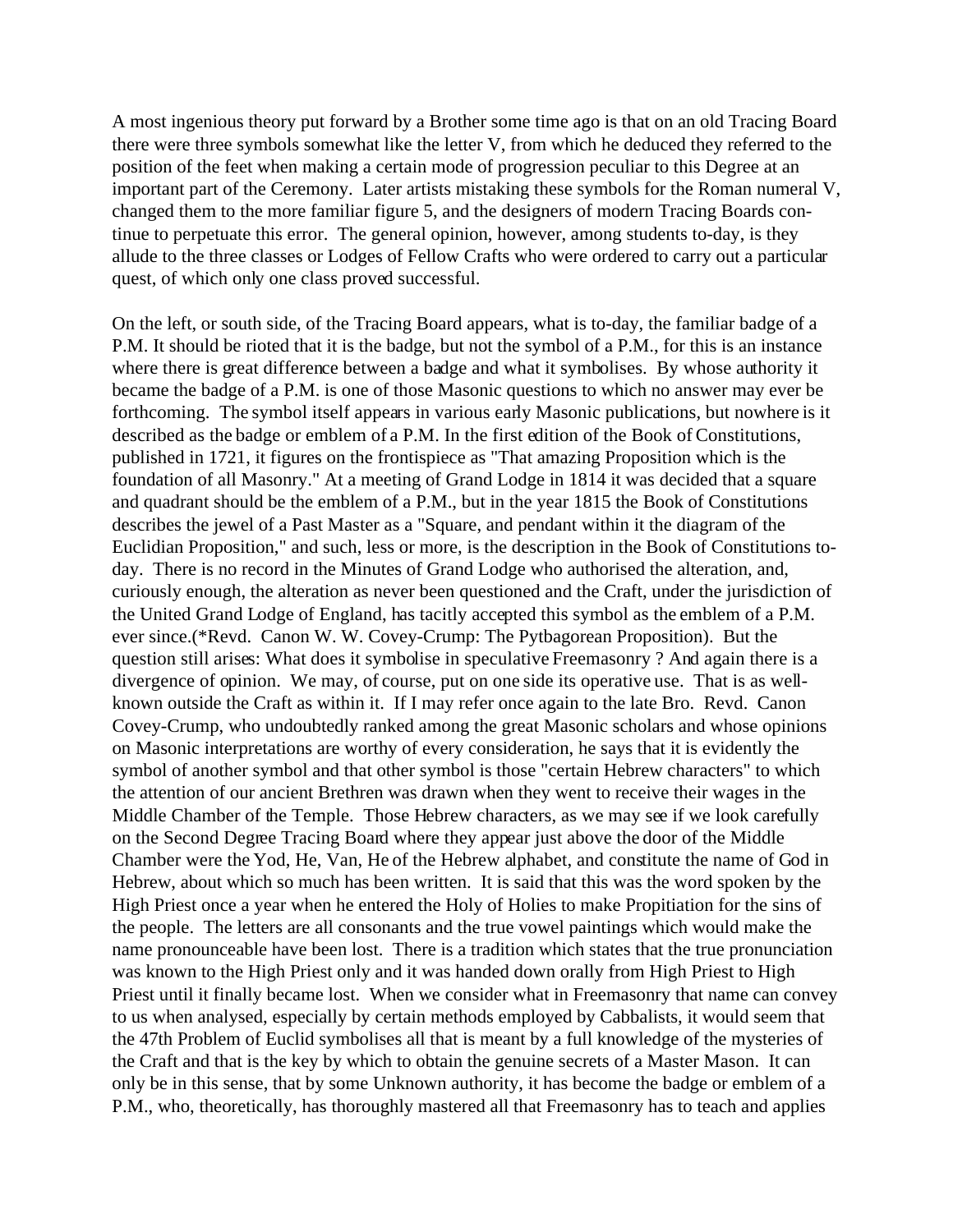that teaching to his daily life. The use of geometrical designs to illustrate abstract ideas is, of course, very old; as old, indeed, as symbolism itself.

As a moment or two ago I mentioned the Cabbalists, just a word concerning them is, perhaps, necessary, as the term may be unknown to most of you. Cabbala is a late Hebrew word meaning "received lore" and is the name given about the XVth century to a system of Jewish theosophy and mysticism, which had its origin about the first century, B.C., in Alexandria, that great centre of lean-Ling in the old world, and contains a mixture of Jewish, Greek, Egyptian and Babylonian elements. It flourished among the Jews in Spain from the ninth to the fifteenth century. Owing to a great persecution towards the latter part of that century there was quite an exodus of Jews from that country. They spread over the rest of Europe, including England, and their doctrines exercised more than a little fascination among the learned Christians from that time onwards. How, when and even why Cabbalism entered Freemasonry and influenced the development of its symbolism is another of those Masonic problems which has never been solved. Many theories have been advanced, but it is readily recognised by those who have made research in that direction none is wholly acceptable. To speak of Cabbalism and to illustrate how it permeates almost all the degrees of Freemasonry would require several lectures, and it is, therefore, quite impossible for me to speak more fully on this aspect of our Ritual. There is a fairly large literature on the subject which can be commended to those who would care to study it more fully, while every student will find it not only interesting but will help him to understand many points of our Ceremonies.

Underneath the badge of a P.M. are six lines in a well-known Masonic cypher, the invention of which is traditionally attributed to Albertus Magnus, Bishop of Cologne, one of the great German builders of the XIIIth Century, who is said to be among the first to teach the principles of that most noble of all orders of architecture, the Gothic, to his fellow craftsmen. It was originally my intention to illustrate on a blackboard how to obtain the key to this cypher, but I am afraid the time factor will not permit, as it would make this Lecture unduly prolonged. I will, therefore, content myself with observing that it is used in a variety of ways and in the method employed by Brother Harris, like Hebrew, it reads from right to left.

The first line consists of the initials of the pass-word leading to this degree. It is followed by the letters HAB, the usual contraction of the name of the leading figure in the allegory which comprises the Third Degree.

Beneath this is the date of the great tragedy, A.L. 3000. AL. are the initials of the Latin words Anne Lucis, which mean Year of Light, the light, in this instance, being the Light of Creation. An interesting theory concerning this date is put forward by Brother the Revd F. de P. Castells. " In the Middle Ages there was prevalent an opinion that the world was destined to last six thousand years, after which there would be a millenium of universal peace and happiness. And so the year A.L. 3000 was, in a way, the central point in human history, which the death of the brightest character recorded in the annals of Freemasonry at that point had the effect of dividing the six thousand years into two equal parts." (\*Rev. F. de P. Castells: Arithmetic of Freemasonry).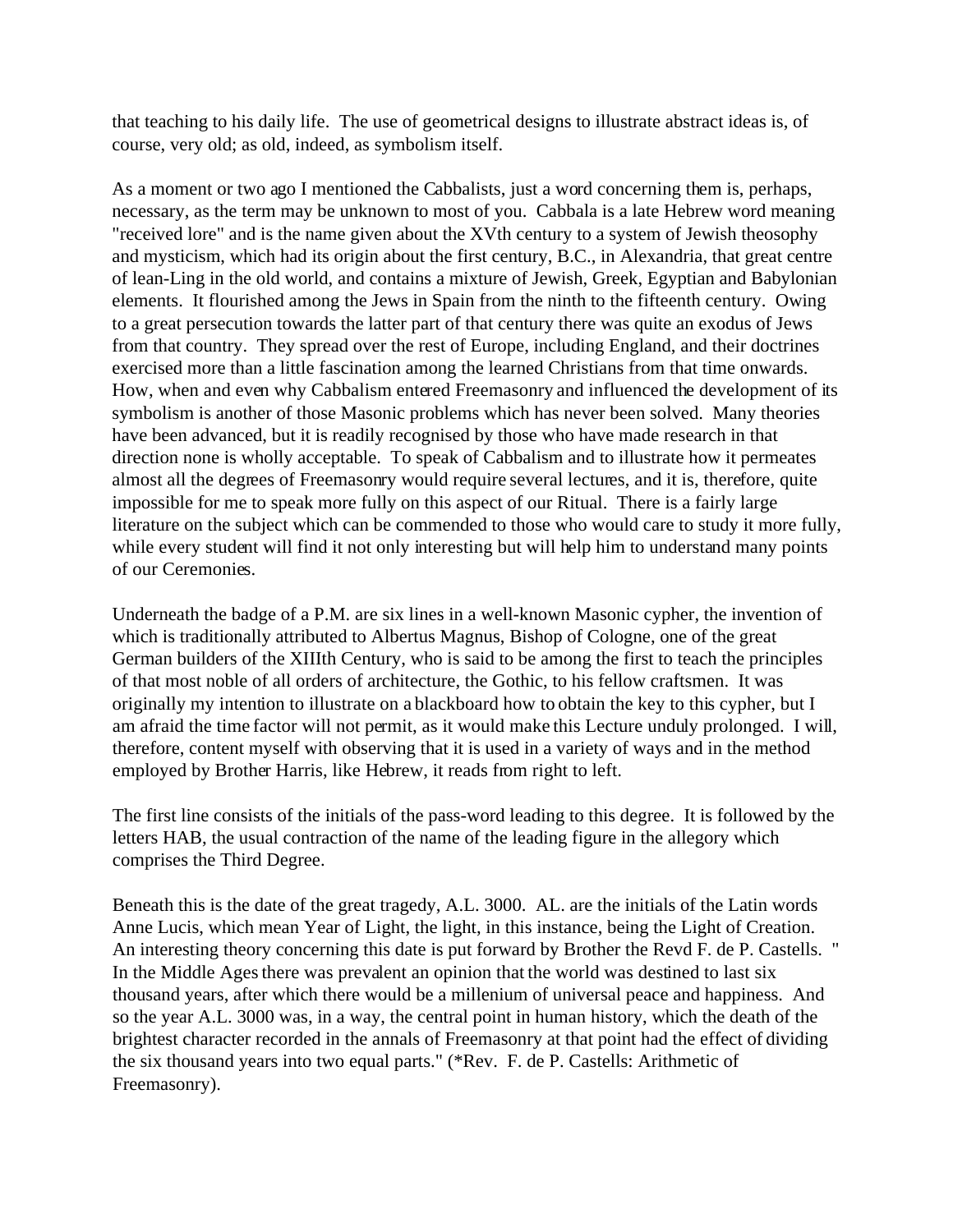Then follow the letters MB MB. These are the contracted forms of the secret words of the Degree. There is no doubt that the first was the Master Mason's Word of the Moderns, and the other that of the Ancients. Brother the Revd. Dr. Rosenbaum, a well-known authority on Hebrew proper names informs us that . . . . . is Hebrew whilst the other . . . . . . is Aramaic, and they may be said to convey the meaning attributed to them in the Ritual.

I am indebted to Brother Robin, of Ceres Lodge, Swaffham, who is a very keen student of the Cabbala for the information that when dealt with by the numerical code known as Gematria, both words reduce to seven, which is, of course, the number of perfection. I do not think this is fortuitous or even a coincidence, but that the compilers of each Ritual deliberately choose a word to designate Master Masons which would reduce to this number and that like many Hebrew proper names found in the V.S.L. they were made up. Brother Robin has also been to considerable trouble to demonstrate to me how the words of the First and Second Degrees, B. and J., both reduce to eight which according to the Cabbala symbolises not only Regeneration but equilibrium or stability.

It is more than probable that in common with so many Lodges our pronunciation of the first word is entirely wrong. The word, it would seem, is a quadrisyllable and not a trisyllable. One writer, at least, has pointed out that to make it a trisyllable is as bad as calling Salome Salom, and the father of David, Jess.(\*E. H. Cartwright: A Commentary on the Freemasonic Ritual). In the XVIIIth Century an exposure was published which ran into several editions, bearing the word as its title. There is every reason to believe that this exposure, in common with others published round about the same period was made use of by the Brethren of those days as an aid to learn their work, and seeing the word in print the habit arose of pronouncing it as an English word of three syllables and this error has been committed by a large number of Lodges ever since. When spoken as a quadrisyllable the correct pronunciation is with the second syllable accented, thus it is pronounced in this manner in most Lodges in the North and West of England as well as in the Lodges of Ireland, Scotland and the

Dominions.(\*\*E. H. Cartwright: A Commentary on the Freemasonic Ritual).

The last two lines may be taken together. They consist of six single letters, the first three being CCC and the others FFZ. They refer to a portion of the seventh section of the First Lecture :-

"How long should an E.A. serve his master "Seven years."

"How should he serve him "With Freedom, Fervency and Zeal."

"Excellent qualities, what are their emblems ? "Chalk, Charcoal and Clay."

The Lecture then continues with a disquisition upon the moral qualities symbolised by these three substances.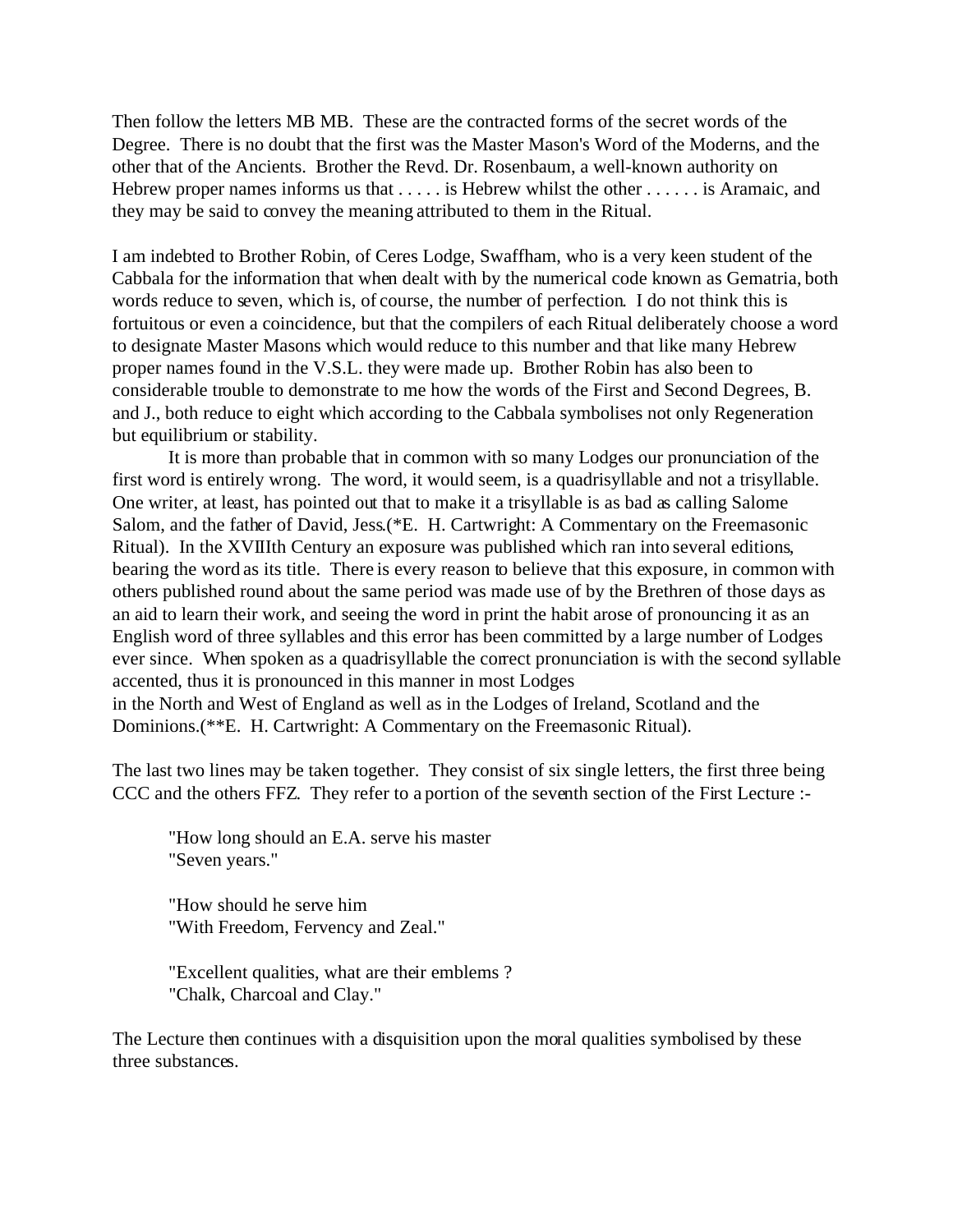On the right or North side of the Tracing Board is a symbol familiar to as many outside the Craft as within it, the five-pointed star known as the Pentagram or Pentalpha. This symbol is not mentioned in the Ritual nor in the Third Degree Lecture and it would appear that Brother Jeremy Cross (1783-1867) was the first to consider it as an emblem of the Third Degree and put it in his "Hieroglyphical Chart" first published in 1859. It is definitely not the Bright Morning Star alluded to in the Ceremony, although it often is mistakenly referred to as such by Masters of this and some other Lodges. It is generally considered as the symbol of a Master Mason and the F P of F When a man stands upright with his arms horizontal and legs outstretched he illustrates this.

If, however, we interpret this symbol according to Cabbalism, which as I have already said permeates Freemasonry, we will find that it contains within itself, very concisely , almost the whole of the Masonic philosophy, Let us take the Pentagram m its simplest form with one point in the ascendant. (When placed the other way with two points uppermost it is considered the symbol of evil). "The single point at the head represents the Great Spirit, God. A line drawn from there to the left-hand angle at the base represents the descent of the spirit into matter in its lowest form, whence it ascends to the right angle, typifying matter in its highest form, i.e., the brain of man. From here a line is drawn across the figure to the left angle representing man's progress in intellect and material civilisation, which if not directed in the right way constitutes a danger point from which he is liable to fall into moral corruption, signified by the descent of the line to the right angle at the base. But the soul of man being derived from God cannot remain at this point, but must struggle upward, as is symbolised by the line reaching again to the apex, God, from whence it issued."(\*Encyclopedia of Occultism: Art. Magical Diagrams.)

If the drawing of this line has been followed closely it will have been seen that a Pentagram has been drawn within a Pentagram and it is this latter form of the symbol that Brother Harris has delineated on his Tracing Board, enclosed within the circle of Eternity.

Below the Pentagram, continuing downwards and across the foot of the Tracing Board are some lines of Hebrew. It is a matter of conjecture whether Brother Harris was as good at his Hebrew as he was with his painting, as some of the words are doubtful, but the following may safely be taken as a good translation: "The house of the holiness in Jerusalem. It was built by the hands of Solomon, King (of) Israel, Hiram, King (of) Tzor  $(=Tyre)$  and Hiram Abif (?), and the work was completed in the year 3000."

At the foot of the Tracing Board are the weapons made use of by the three ruffians mentioned in the ritual, and the events concerning their use are familiar to you all. There are to be seen also the W.T.'s of the Degree lying on a true Tracing Board. The one depicted here symbolises our individual selves in this life and the lines, drawn upon it, the plan of our own lives, which ought to be carried out according to the Masonic line and rule, while the W.T.'s remind us to perform our allotted task as Master Masons, while it is yet day.

A word may now be said concerning the position of the Tracing Board in our Lodges. That it should be laid on the floor in the centre of the Lodge is a point on which all authorities are agreed. As the Tracing Board has taken the place of those emblems which were once drawn upon the bare floor boards of the Lodge room it is but logical that this is the proper place for it to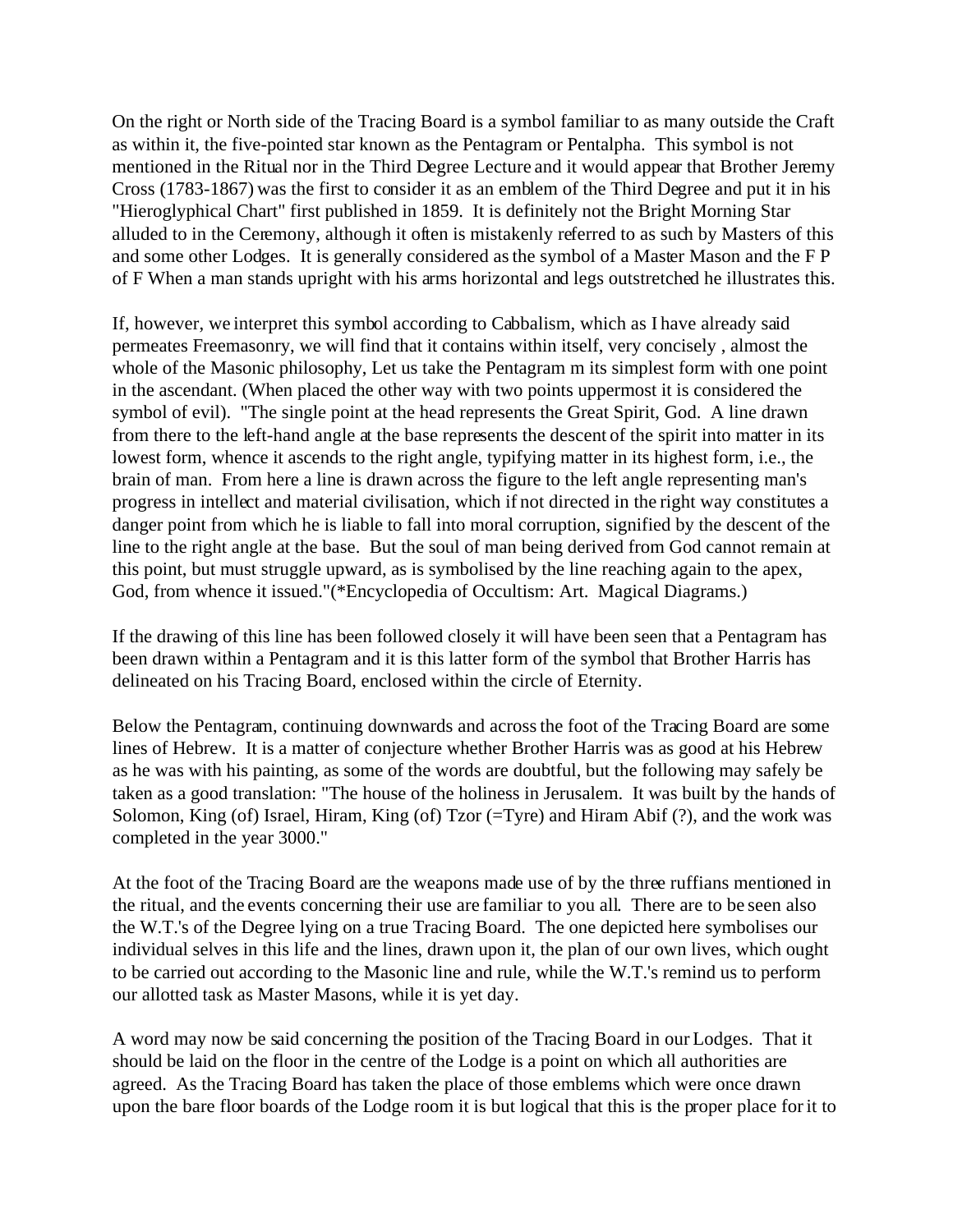be displayed. Propping it up against the Pedestal of the J.W. or the Secretary's Desk, a procedure found in so many Lodges to-day, where it can be seen by a section of the brethren only, is a modern innovation which has nothing to commend it. Where the Tracing Boards are to be found in Philanthropic Lodge is, of course, an impossible position and has not one single point of tradition behind it, and leaves one wondering, somewhat vaguely, where they were placed when the Lodge met elsewhere.

We have now surveyed, very briefly, the origin of our Tracing Board and the interpretation of the Third Degree shown in the arrangement of the symbols as originally painted by Brother Harris. That this Third Degree Tracing Board is more interesting than its modern successors I think you will all agree as many points arising from Freemasonry as outlined in the three degrees which Brother Harris has symbolised are missing from the Third Degree Tracing Boards of to-day.

The value to us of summarising fundamental principles by symbols cannot be expressed better than in the words of one of the most brilliant scholars and writers Freemasonry has yet produced: "The place of symbols in the scheme of signifying things is rather like that of Church sacraments, as if apart from the rest. They are of institution, so to speak, and are things of artifice. The Triangle, the Cross, the Pentagram, the so-called Star or Shield of Solomon are old portents indicating secret things. Behind their Masonic meanings are others of a deeper kind, and they can be read and understood in that light. The word within the word, the message at the back of the symbol, the second sense of allegory; it is in the finding of these that we shall enter into the Secret Kingdom of Rites behind the Rites, and into a living Masonry of which this at work among us is a vestige and a shadow."(\*A. E 'Waite: Emblematic Freemasonry and the evolution of its Deeper issues).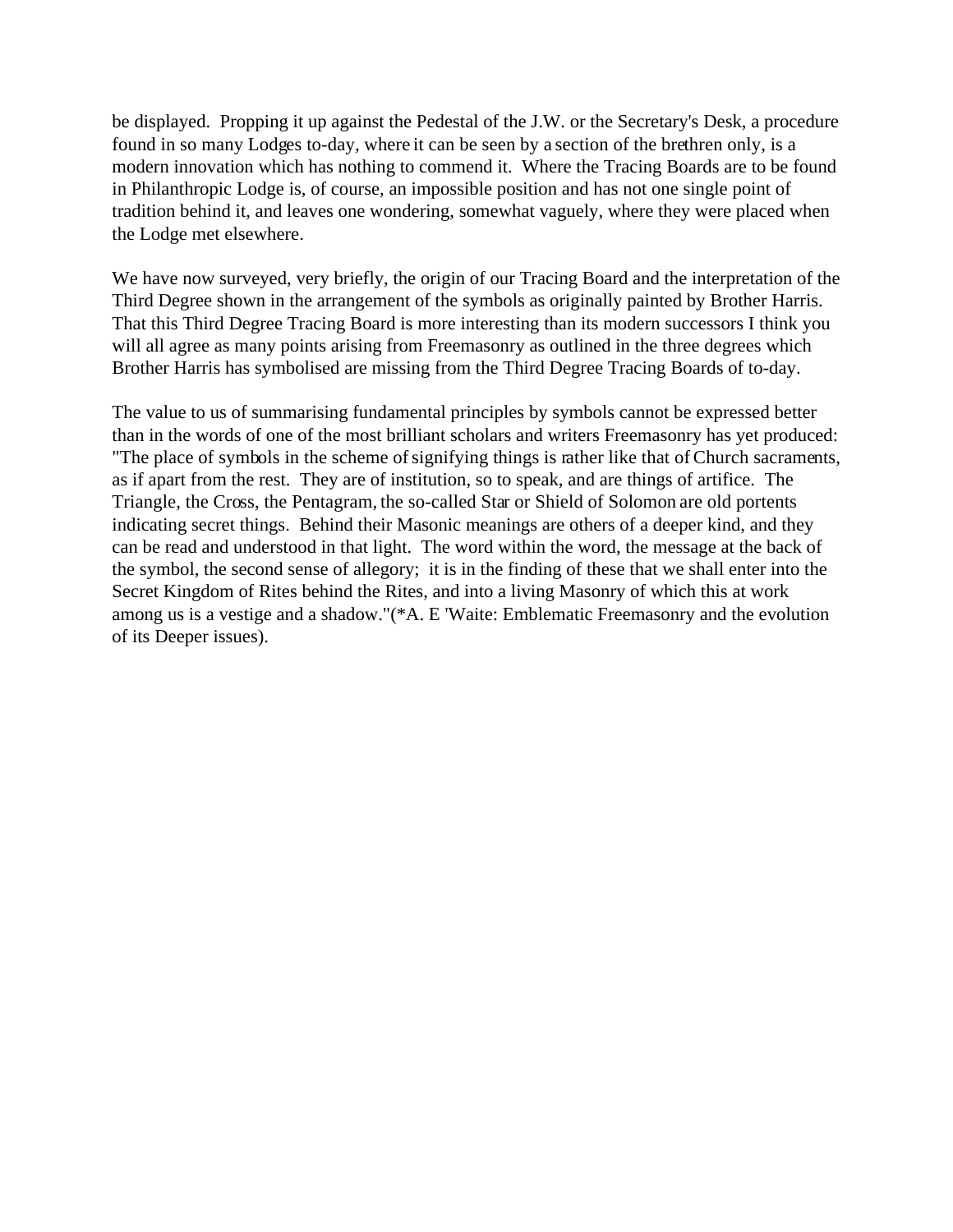## **APPENDIX**.

The following is an exact copy, with all faults of the original photograph letter, found among the papers of the late Henry Muggeridge. The original letter is still in the possession of the descendants of Henry Muggeridge and was obviously addressed to him in reply to requests for some explanation of the origin of our Ritual. It is dated the year following the death of P. Thomson, for many years co-leader with Philip Broadfoot of the famous Stability Lodge of Instruction, and since 1835 to his death, in sole leadership, when Henry Muggeridge assumed the leadership by general consent. The explanation given therein refers to facts 35 years old, Stability Lodge of Instruction having been founded in 1817:-

Lynn, Norfolk. September Ist, 1852.

Dear Sir and Br.,

I have to acknowledge your esteemed favour of July the I st, also yours of the 27th August, and have to apologize for my delay in answering.

I feel greatly obliged by your kind communication in furnishing me with all particulars relating to the Lodge of Instructions during the last two years, my venerable friend and Brother Thomson occasionally but more particularly at the end of each session when he usually furnished me with the occurrences that took place during the year. I shall be happy to hear from you at any time but more particularly at the end of each sessions as I take great interest in the prosperity of the Lodge of Instructions. The first degree was arranged by Dr. Hemmins and I waited several years in the hopes that he would as he had promised arrange the 2nd and 3rd Degrees but it was put off from time to time, until at last his mind became enfeebled and was incapable of doing anything in the matter. I therefore consulted my Brother Thomson and stated my intention to undertake the task myself and having the first degree as a model viz., Introduction Sections, Clauses, and moral at the end of each Section, I proceeded on that principle and although I claim no credit for originality yet the task was not an easy one, to find matter for the Introduction to the degrees, the mora , etc, etc., etc. In fact it was a task such as I never before had in hand and it is certain that I shall never be able to do anything of the kind again. I hope to be in London in October but at present it is very uncertain whether I shall be able to remain longer than one day and then I will be engaged on the business which takes me up. If I have time to remain I will do myself the Honour of waiting on you. At all events I will call on you the first time I come to London after the time before mentioned should I be unable to see you then.

Give my fraternal regard to the Brethren to whom I am known and in fact to all who form the Lodge of Instruction.

> I remain Dr. Sir and Br., Yours fraternally, Ph. Broadfoot.